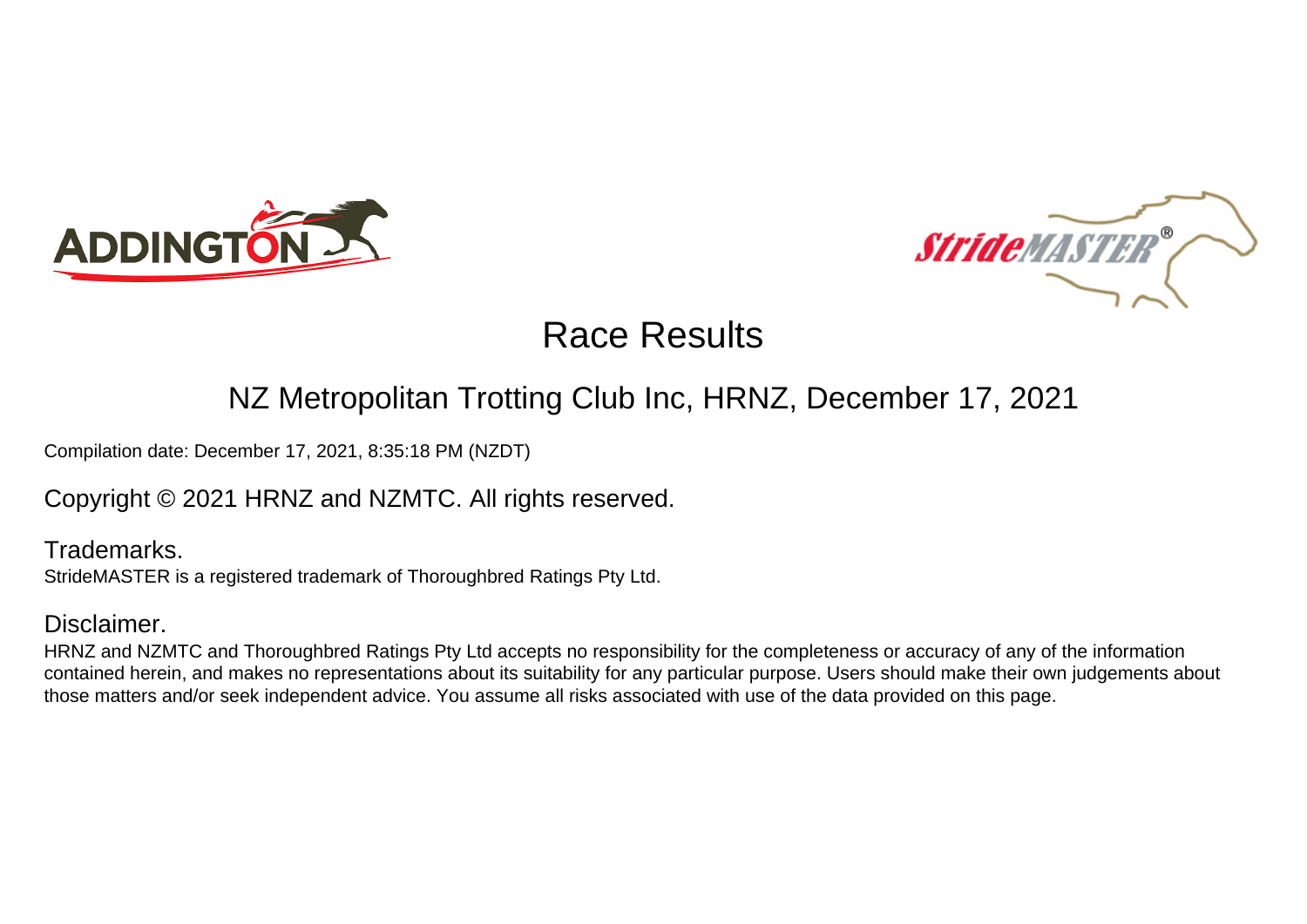



### December 17, 2021, Race 7, , Distance 1980m, Addington - Survey 1980m

|     | Result TAB no. | Horse (Barrier)              | 1980 to | 1800m to | 1600m to | 1400m to | 1200m to | 1000m to | 800m to | 600 <sub>m</sub> to | 400m to | 200 <sub>m</sub> to | <b>Total or</b> | Margin |
|-----|----------------|------------------------------|---------|----------|----------|----------|----------|----------|---------|---------------------|---------|---------------------|-----------------|--------|
| 1st | 6              | <b>Majestic Chick (6)</b>    | 1800m   | 1600m    | 1400m    | 1200m    | 1000m    | 800m     | 600m    | 400m                | 200m    | WP                  | Average         |        |
|     |                | Position in running (margin) |         | 2(0.4)   | 1(0.0)   | 1(0.0)   | 2(2.0)   | 2(1.1)   | 3(2.3)  | 4(2.6)              | 3(1.9)  | 3(1.6)              |                 | 0.00   |
|     |                | Sectional time (s)           | 12.03   | 14.44    | 14.89    | 14.93    | 15.65    | 16.24    | 15.63   | 15.12               | 14.14   | 14.28               |                 |        |
|     |                | Cumulative time (s)          | 147.35  | 135.32   | 120.88   | 105.99   | 91.06    | 75.41    | 59.17   | 43.54               | 28.42   | 14.28               | 2:27.35         |        |
|     |                | Speed (m/s)                  | 14.96   | 13.85    | 13.43    | 13.40    | 12.78    | 12.32    | 12.80   | 13.23               | 14.14   | 14.01               | 13.44           |        |
|     |                | Stride length (m)            | 5.83    | 5.78     | 5.81     | 5.80     | 5.73     | 5.49     | 5.70    | 5.77                | 5.89    | 5.66                | 5.74            |        |
|     |                | Stride duration (s)          | 0.388   | 0.417    | 0.433    | 0.433    | 0.448    | 0.445    | 0.445   | 0.436               | 0.416   | 0.404               | 0.427           |        |
|     |                | Stride efficiency (%)        | 53.03   | 52.16    | 52.78    | 52.54    | 51.24    | 47.03    | 50.71   | 52.04               | 54.14   | 50.03               | 51.50           |        |
|     |                | Stride count                 | 30.90   | 34.62    | 34.41    | 34.49    | 34.93    | 36.45    | 35.11   | 34.66               | 33.98   | 35.35               | 344.90          |        |









Stride duration











Note: Horizontal distance axis grid lines are 200m furlongs.

#### Disclaimer.

20 m/sec

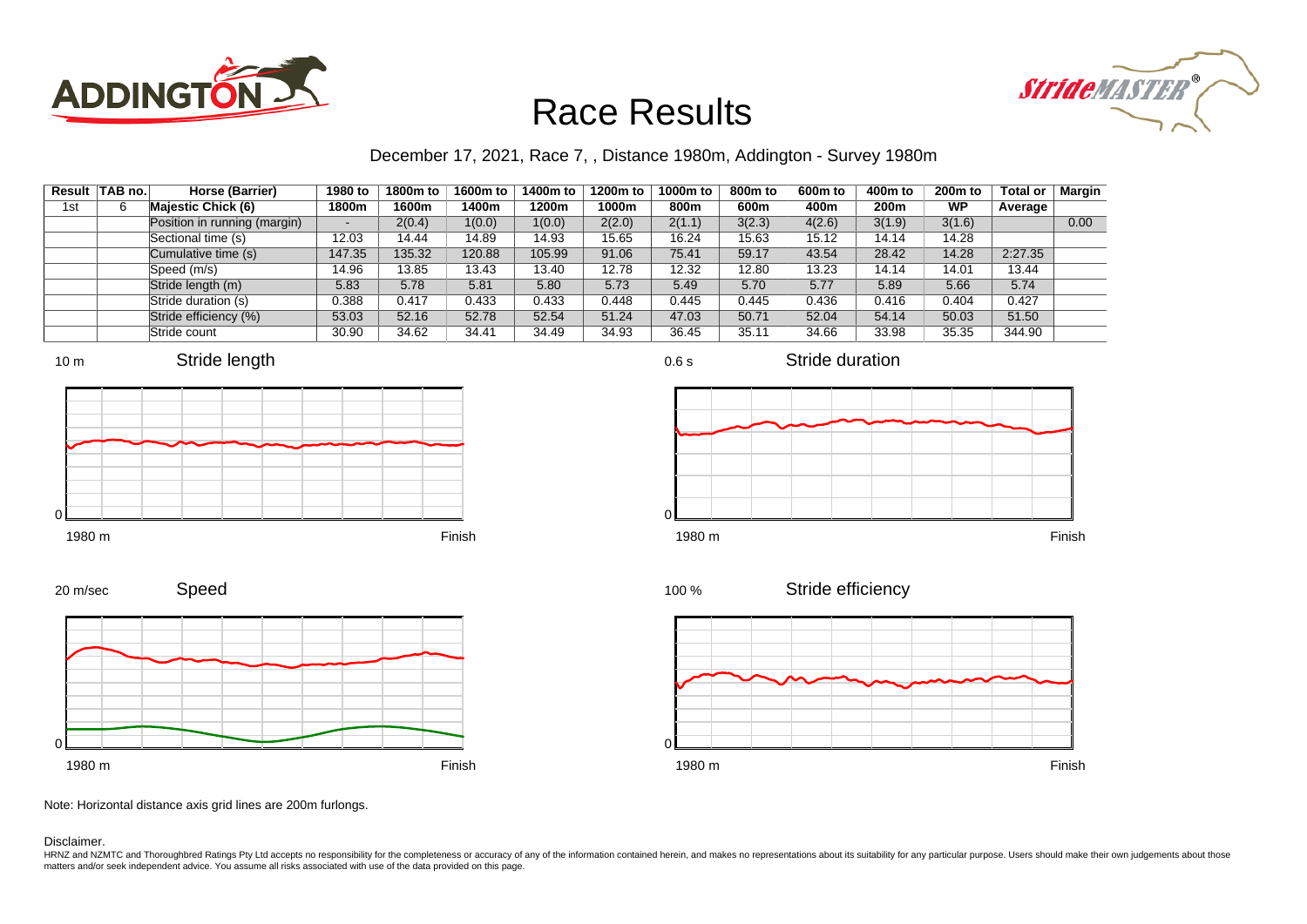



### December 17, 2021, Race 7, , Distance 1980m, Addington - Survey 1980m

| Result | TAB no. | Horse (Barrier)              | 1980 to | 1800m to | 1600m to | 1400m to | 1200m to | 1000m to | 800m to | 600 <sub>m</sub> to | 400m to | 200 <sub>m</sub> to | <b>Total or</b> | <b>Margin</b> |
|--------|---------|------------------------------|---------|----------|----------|----------|----------|----------|---------|---------------------|---------|---------------------|-----------------|---------------|
| 2nd    | 8       | Vacation Hill (8)            | 1800m   | 1600m    | 1400m    | 1200m    | 1000m    | 800m     | 600m    | 400m                | 200m    | <b>WP</b>           | Average         |               |
|        |         | Position in running (margin) | $\sim$  | 4(3.2)   | 4(4.1)   | 2(0.1)   | 1(0.0)   | 1(0.0)   | 1(0.0)  | 1(0.0)              | 1(0.0)  | 1(0.0)              |                 | 0.05          |
|        |         | Sectional time (s)           | 12.43   | 14.65    | 14.23    | 14.58    | 15.80    | 16.03    | 15.58   | 15.24               | 14.18   | 14.68               |                 |               |
|        |         | Cumulative time (s)          | 147.40  | 134.97   | 120.32   | 106.09   | 91.51    | 75.71    | 59.68   | 44.10               | 28.86   | 14.68               | 2:27.40         |               |
|        |         | Speed (m/s)                  | 14.48   | 13.65    | 14.05    | 13.72    | 12.66    | 12.48    | 12.84   | 13.12               | 14.10   | 13.62               | 13.43           |               |
|        |         | Stride length (m)            | 6.57    | 6.42     | 6.45     | 6.53     | 6.22     | 6.14     | 6.25    | 6.26                | 6.44    | 6.38                | 6.36            |               |
|        |         | Stride duration (s)          | 0.454   | 0.471    | 0.459    | 0.476    | 0.491    | 0.492    | 0.487   | 0.477               | 0.457   | 0.468               | 0.474           |               |
|        |         | Stride efficiency (%)        | 67.51   | 64.50    | 65.03    | 66.61    | 60.40    | 58.87    | 61.04   | 61.24               | 64.90   | 63.55               | 63.24           |               |
|        |         | Stride count                 | 27.39   | 31.13    | 31.00    | 30.63    | 32.17    | 32.59    | 32.00   | 31.95               | 31.03   | 31.36               | 311.25          |               |









0.6 s

Stride duration



Stride efficiency 100 %



Note: Horizontal distance axis grid lines are 200m furlongs.

#### Disclaimer.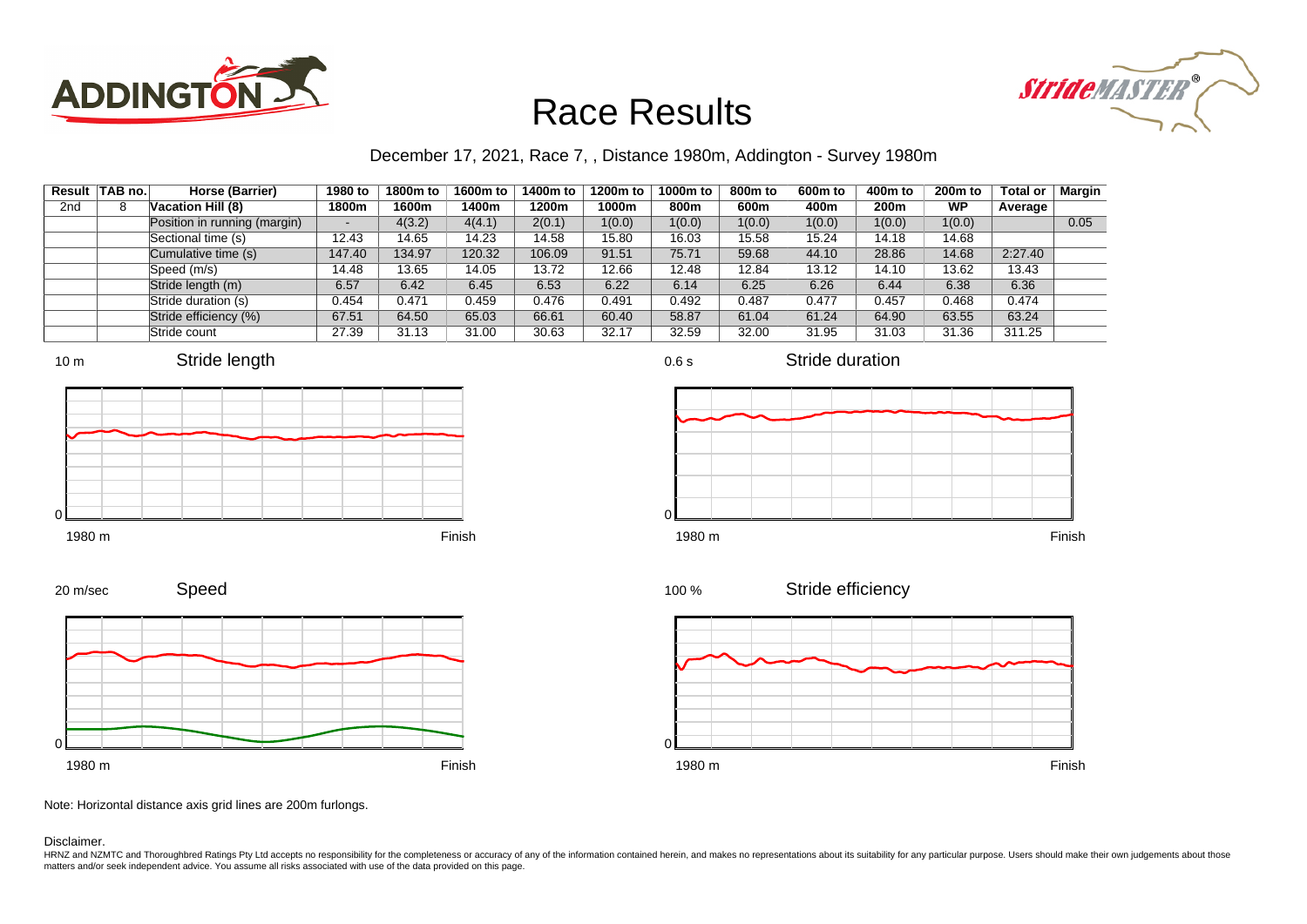



### December 17, 2021, Race 7, , Distance 1980m, Addington - Survey 1980m

|     | Result   TAB no. | Horse (Barrier)              | 1980 to | 1800m to | 1600m to | 1400m to | 1200m to | 1000m to | 800 <sub>m</sub> to | 600m to | 400m to          | 200 <sub>m</sub> to | <b>Total or</b> | Margin |
|-----|------------------|------------------------------|---------|----------|----------|----------|----------|----------|---------------------|---------|------------------|---------------------|-----------------|--------|
| 3rd |                  | Gold Chain (7)               | 1800m   | 1600m    | 1400m    | 1200m    | 1000m    | 800m     | 600m                | 400m    | 200 <sub>m</sub> | WP                  | Average         |        |
|     |                  | Position in running (margin) | -       | 6(5.3)   | 6(6.2)   | 4(3.8)   | 4(4.0)   | 3(2.6)   | 2(1.6)              | 2(0.8)  | 2(0.3)           | 2(1.0)              |                 | 0.80   |
|     |                  | Sectional time (s)           | 12.73   | 14.66    | 14.49    | 14.64    | 15.56    | 15.87    | 15.43               | 15.17   | 14.28            | 14.66               |                 |        |
|     |                  | Cumulative time (s)          | 147.49  | 134.76   | 120.10   | 105.61   | 90.97    | 75.41    | 59.54               | 44.11   | 28.94            | 14.66               | 2:27.49         |        |
|     |                  | Speed (m/s)                  | 14.14   | 13.64    | 13.80    | 13.66    | 12.85    | 12.60    | 12.96               | 13.18   | 14.01            | 13.64               | 13.42           |        |
|     |                  | Stride length (m)            | 6.89    | 6.73     | 6.67     | 6.87     | 6.60     | 6.47     | 6.73                | 6.48    | 6.47             | 6.53                | 6.64            |        |
|     |                  | Stride duration (s)          | 0.489   | 0.493    | 0.483    | 0.503    | 0.513    | 0.514    | 0.519               | 0.492   | 0.462            | 0.478               | 0.494           |        |
|     |                  | Stride efficiency (%)        | 74.16   | 70.80    | 69.42    | 73.77    | 68.05    | 65.50    | 70.71               | 65.68   | 65.40            | 66.58               | 68.85           |        |
|     |                  | Stride count                 | 26.13   | 29.71    | 30.01    | 29.11    | 30.31    | 30.89    | 29.73               | 30.85   | 30.92            | 30.64               | 298.30          |        |









Stride efficiency 100 %



Speed 20 m/sec



Note: Horizontal distance axis grid lines are 200m furlongs.

#### Disclaimer.

HRNZ and NZMTC and Thoroughbred Ratings Pty Ltd accepts no responsibility for the completeness or accuracy of any of the information contained herein, and makes no representations about its suitability for any particular p matters and/or seek independent advice. You assume all risks associated with use of the data provided on this page.

0.6 s

Stride duration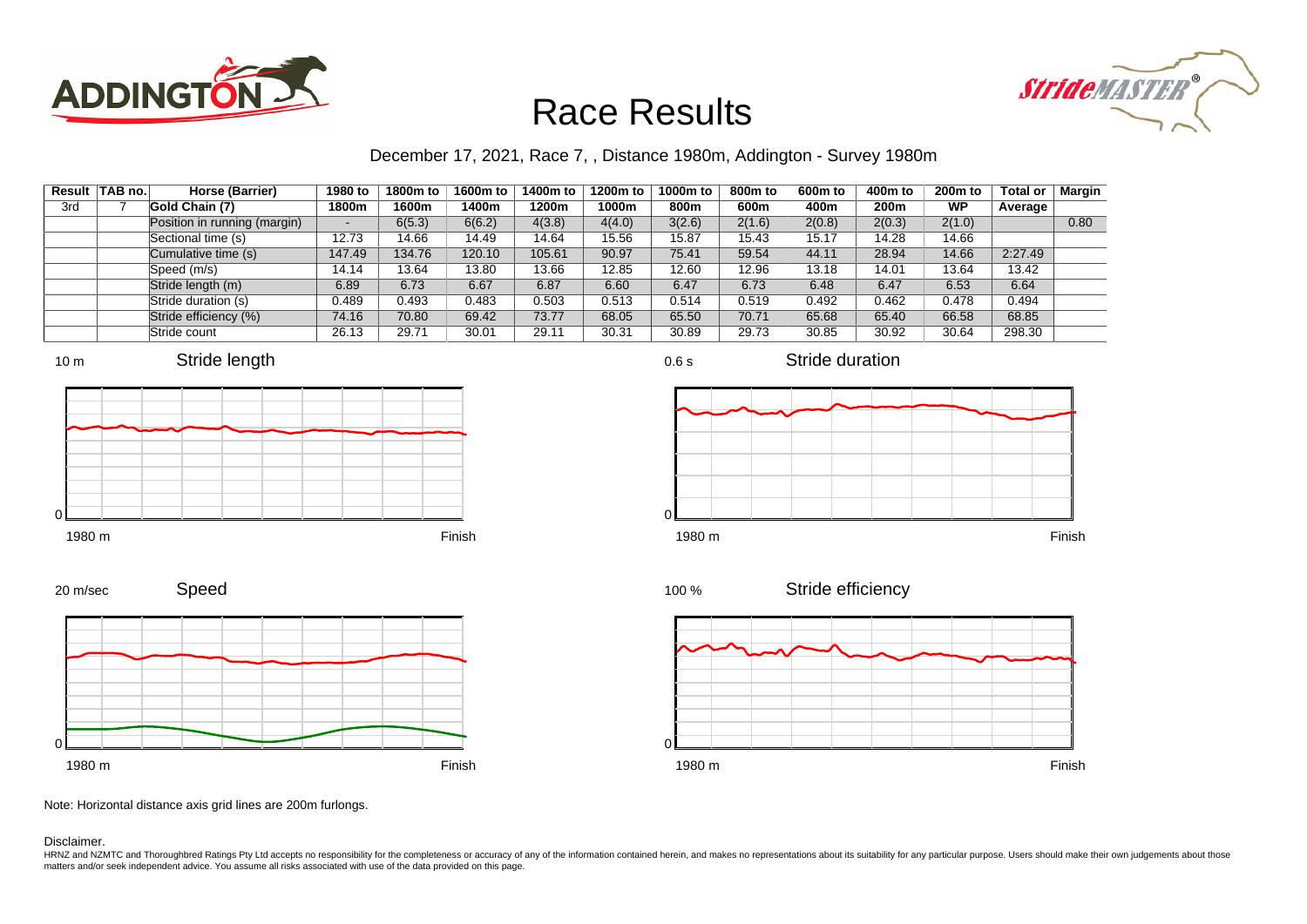



### December 17, 2021, Race 7, , Distance 1980m, Addington - Survey 1980m

0.6 s

| Result | TAB no. | Horse (Barrier)              | 1980 to | 1800m to | 1600m to | 1400m to | 1200m to | 1000m to | 800 <sub>m</sub> to | 600m to | 400m to | 200 <sub>m</sub> to | <b>Total or</b> | <b>Margin</b> |
|--------|---------|------------------------------|---------|----------|----------|----------|----------|----------|---------------------|---------|---------|---------------------|-----------------|---------------|
| 4th    | 5       | Missalyssa (5)               | 1800m   | 1600m    | 1400m    | 1200m    | 1000m    | 800m     | 600m                | 400m    | 200m    | WP                  | Average         |               |
|        |         | Position in running (margin) |         | 1(0.0)   | 5(5.0)   | 7(12.4)  | 7(10.3)  | 7(6.8)   | 6(5.4)              | 6(4.6)  | 6(4.6)  | 5(3.9)              |                 | 1.60          |
|        |         | Sectional time (s)           | 11.88   | 15.34    | 16.13    | 14.25    | 15.22    | 15.81    | 15.44               | 15.24   | 14.06   | 14.27               |                 |               |
|        |         | Cumulative time (s)          | 147.64  | 135.76   | 120.42   | 104.29   | 90.04    | 74.82    | 59.01               | 43.57   | 28.33   | 14.27               | 2:27.64         |               |
|        |         | Speed (m/s)                  | 15.15   | 13.04    | 12.40    | 14.04    | 13.14    | 12.65    | 12.95               | 13.12   | 14.22   | 14.02               | 13.41           |               |
|        |         | Stride length (m)            | 5.95    | 5.66     | 5.43     | 6.19     | 6.08     | 5.95     | 6.02                | 5.99    | 5.93    | 5.80                | 5.89            |               |
|        |         | Stride duration (s)          | 0.396   | 0.434    | 0.438    | 0.441    | 0.463    | 0.471    | 0.465               | 0.457   | 0.417   | 0.414               | 0.440           |               |
|        |         | Stride efficiency (%)        | 55.24   | 50.07    | 46.05    | 59.96    | 57.80    | 55.39    | 56.70               | 56.16   | 54.99   | 52.65               | 54.29           |               |
|        |         | Stride count                 | 30.27   | 35.33    | 36.84    | 32.29    | 32.88    | 33.59    | 33.20               | 33.36   | 33.71   | 34.46               | 335.93          |               |







Stride duration





Speed







Note: Horizontal distance axis grid lines are 200m furlongs.

Disclaimer.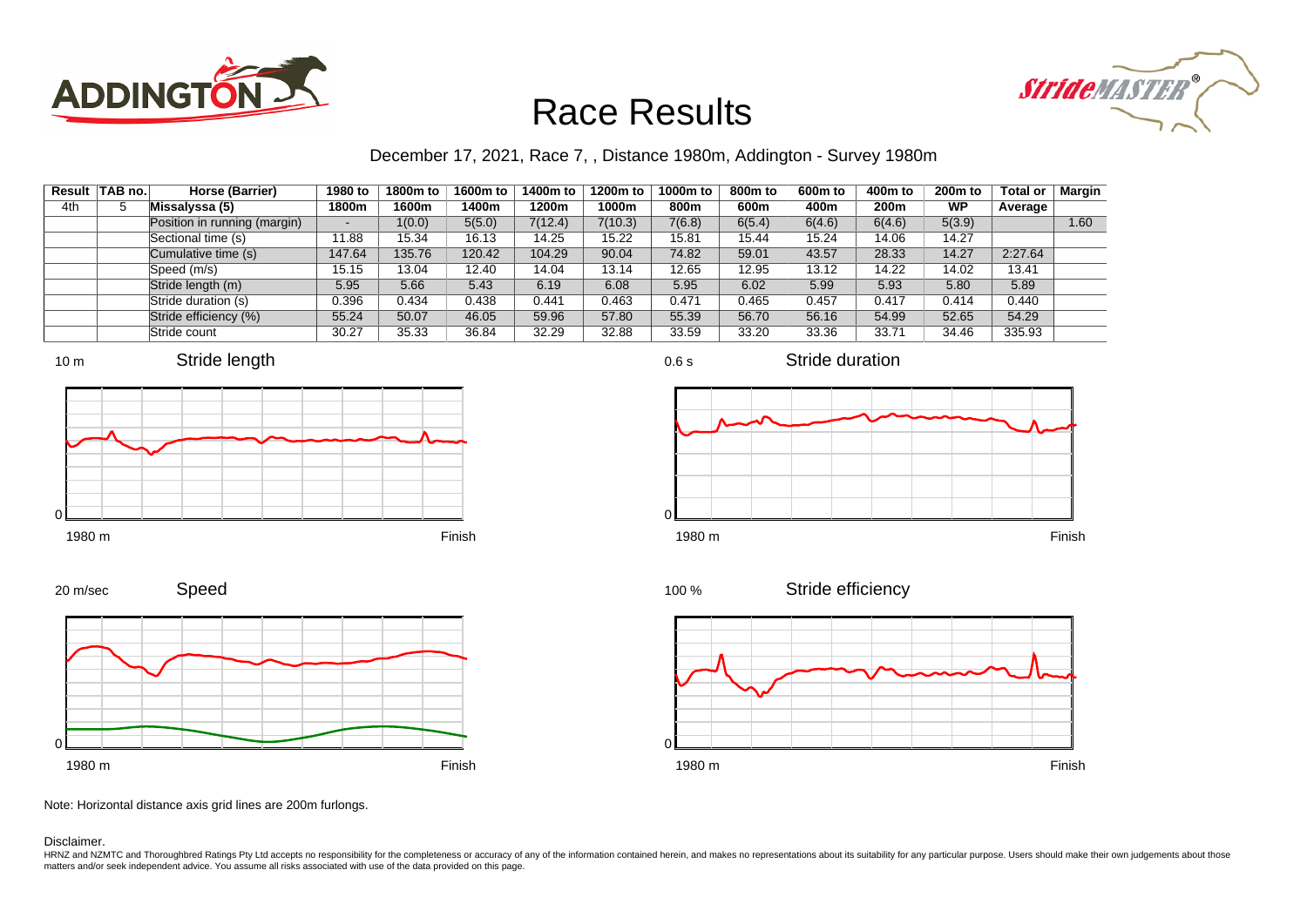



### December 17, 2021, Race 7, , Distance 1980m, Addington - Survey 1980m

|     | Result   TAB no. | Horse (Barrier)              | 1980 to | 1800m to | 1600m to | 1400m to | 1200m to | 1000m to | 800m to | 600 <sub>m</sub> to | 400m to | 200 <sub>m</sub> to | <b>Total or</b> | <b>Margin</b> |
|-----|------------------|------------------------------|---------|----------|----------|----------|----------|----------|---------|---------------------|---------|---------------------|-----------------|---------------|
| 5th | 3                | Majestic Actio (3)           | 1800m   | 1600m    | 1400m    | 1200m    | 1000m    | 800m     | 600m    | 400m                | 200m    | <b>WP</b>           | Average         |               |
|     |                  | Position in running (margin) |         | 3(0.9)   | 2(1.3)   | 3(1.6)   | 3(3.7)   | 4(3.4)   | 5(3.8)  | 5(4.0)              | 5(3.9)  | 4(3.6)              |                 | 1.80          |
|     |                  | Sectional time (s)           | 12.04   | 14.57    | 14.93    | 14.95    | 15.76    | 16.09    | 15.62   | 15.21               | 14.13   | 14.39               |                 |               |
|     |                  | Cumulative time (s)          | 147.69  | 135.65   | 121.08   | 106.15   | 91.20    | 75.44    | 59.35   | 43.73               | 28.52   | 14.39               | 2:27.69         |               |
|     |                  | Speed (m/s)                  | 14.95   | 13.73    | 13.40    | 13.38    | 12.69    | 12.43    | 12.80   | 13.15               | 14.15   | 13.90               | 13.41           |               |
|     |                  | Stride length (m)            | 6.01    | 5.88     | 5.75     | 5.88     | 5.70     | 5.61     | 5.68    | 5.73                | 5.99    | 5.90                | 5.81            |               |
|     |                  | Stride duration (s)          | 0.404   | 0.428    | 0.429    | 0.440    | 0.450    | 0.451    | 0.443   | 0.436               | 0.423   | 0.424               | 0.433           |               |
|     |                  | Stride efficiency (%)        | 56.44   | 53.95    | 51.60    | 54.11    | 50.83    | 49.18    | 50.34   | 51.36               | 56.12   | 54.31               | 52.70           |               |
|     |                  | Stride count                 | 29.95   | 34.04    | 34.81    | 33.99    | 35.07    | 35.65    | 35.24   | 34.89               | 33.37   | 33.93               | 340.94          |               |











0.6 s

Stride duration



Stride efficiency 100 %



Note: Horizontal distance axis grid lines are 200m furlongs.

#### Disclaimer.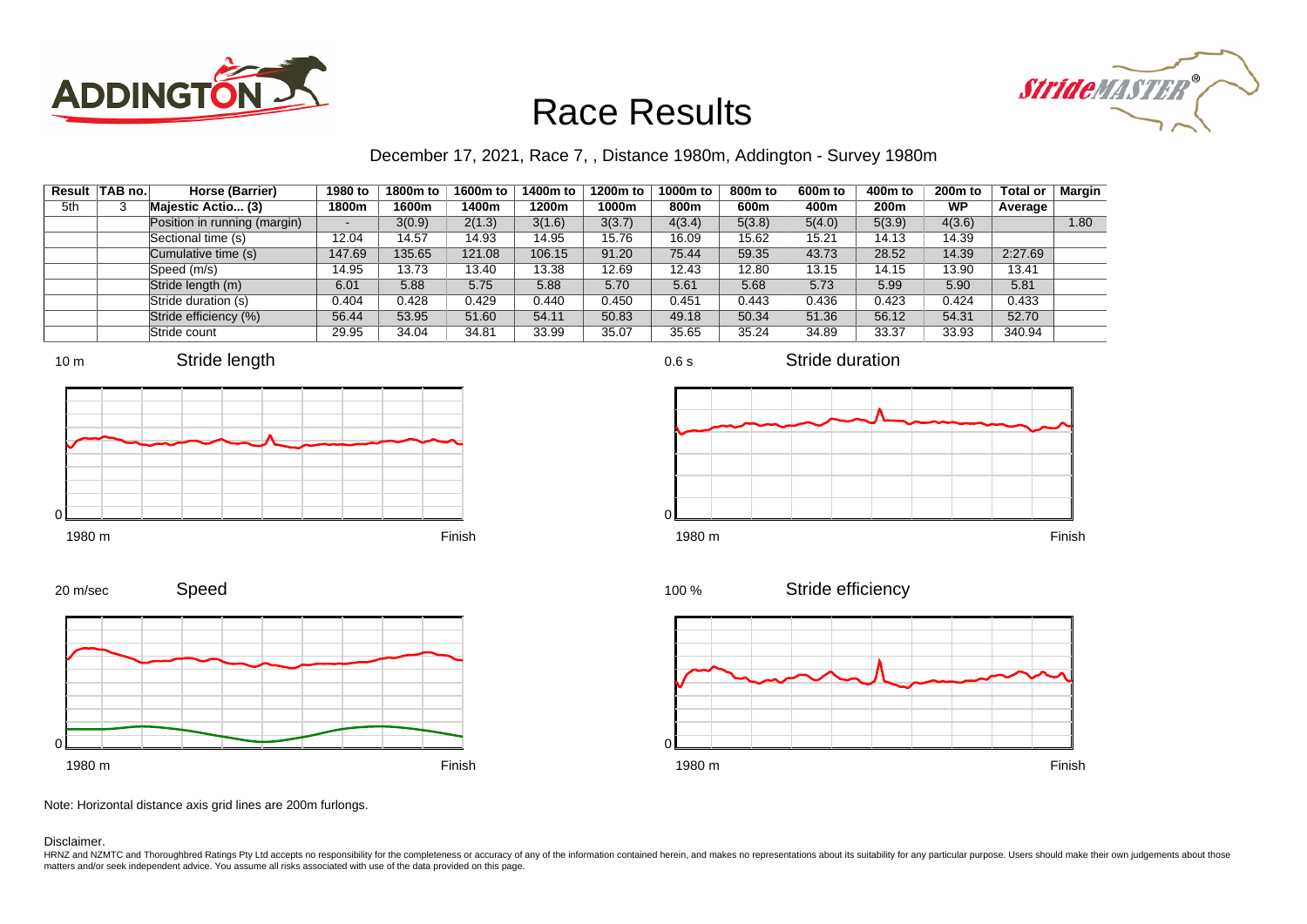



### December 17, 2021, Race 7, , Distance 1980m, Addington - Survey 1980m

| Result | <b>TAB no.</b> | Horse (Barrier)              | 1980 to | 1800m to | 1600m to | 1400m to | 1200m to | 1000m to | 800m to | 600 <sub>m</sub> to | 400m to | 200 <sub>m</sub> to | <b>Total or</b> | <b>Margin</b> |
|--------|----------------|------------------------------|---------|----------|----------|----------|----------|----------|---------|---------------------|---------|---------------------|-----------------|---------------|
| 6th    |                | Overzealous (1)              | 1800m   | 1600m    | 1400m    | 1200m    | 1000m    | 800m     | 600m    | 400m                | 200m    | <b>WP</b>           | Average         |               |
|        |                | Position in running (margin) | $\sim$  | 5(3.6)   | 3(3.7)   | 5(4.0)   | 6(6.1)   | 6(5.7)   | 7(6.1)  | 7(5.9)              | 7(6.2)  | 7(5.6)              |                 | 3.30          |
|        |                | Sectional time (s)           | 12.56   | 14.52    | 14.93    | 14.95    | 15.74    | 16.10    | 15.56   | 15.27               | 14.09   | 14.25               |                 |               |
|        |                | Cumulative time (s)          | 147.97  | 135.41   | 120.89   | 105.96   | 91.01    | 75.27    | 59.17   | 43.61               | 28.34   | 14.25               | 2:27.97         |               |
|        |                | Speed (m/s)                  | 14.33   | 13.77    | 13.40    | 13.38    | 12.71    | 12.42    | 12.85   | 13.10               | 14.19   | 14.04               | 13.38           |               |
|        |                | Stride length (m)            | 5.92    | 5.88     | 5.87     | 5.92     | 5.76     | 5.67     | 5.75    | 5.72                | 6.01    | 5.95                | 5.84            |               |
|        |                | Stride duration (s)          | 0.410   | 0.427    | 0.438    | 0.443    | 0.453    | 0.456    | 0.447   | 0.437               | 0.423   | 0.424               | 0.437           |               |
|        |                | Stride efficiency (%)        | 54.81   | 54.06    | 53.88    | 54.84    | 51.87    | 50.18    | 51.69   | 51.21               | 56.41   | 55.34               | 53.36           |               |
|        |                | Stride count                 | 30.39   | 34.00    | 34.06    | 33.76    | 34.71    | 35.29    | 34.77   | 34.94               | 33.29   | 33.61               | 338.82          |               |











0.6 s

Stride duration



Stride efficiency 100 %



Note: Horizontal distance axis grid lines are 200m furlongs.

#### Disclaimer.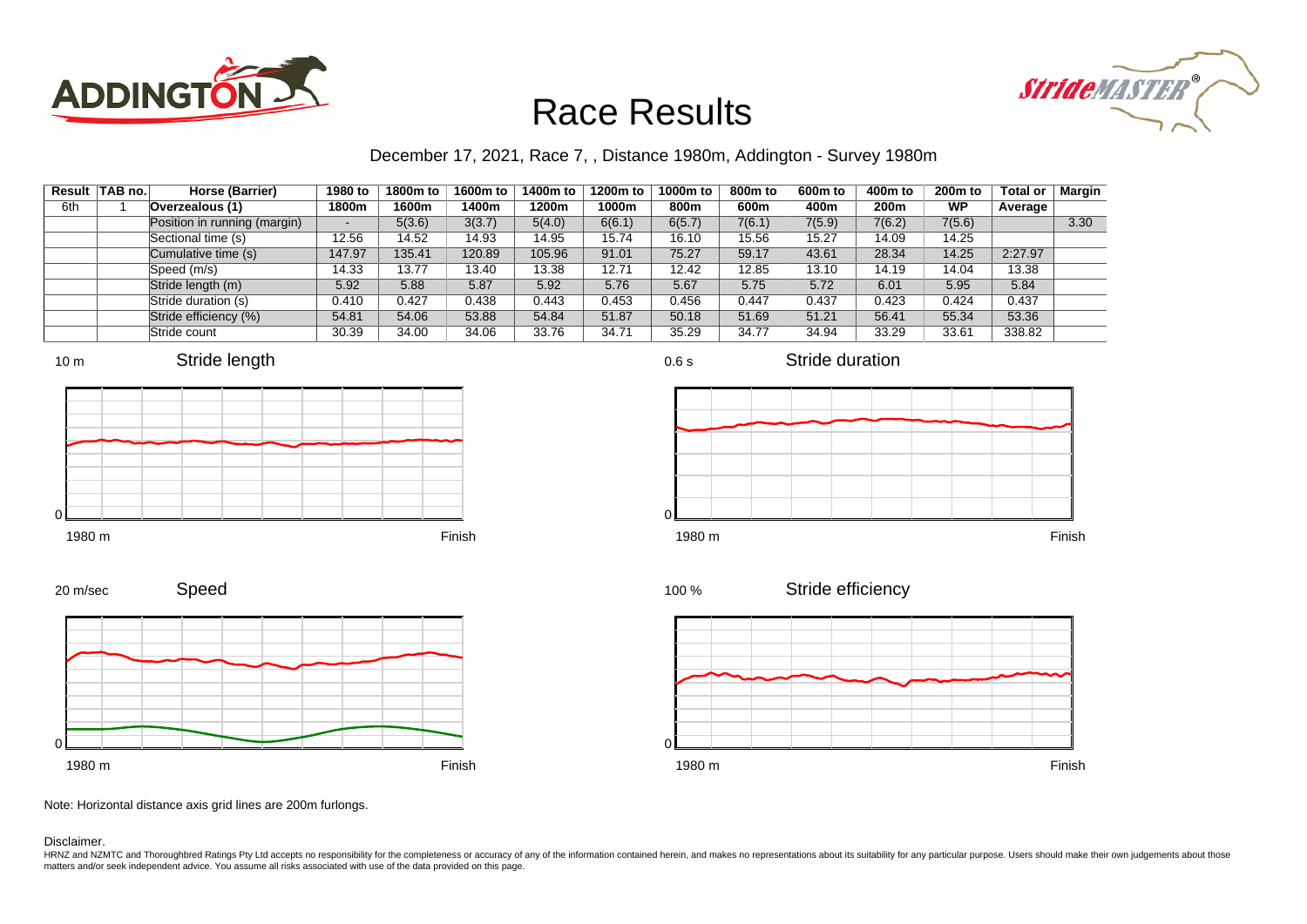



### December 17, 2021, Race 7, , Distance 1980m, Addington - Survey 1980m

|     | Result TAB no. | Horse (Barrier)              | 1980 to | 1800m to | 1600m to | 1400m to | 1200m to | 1000m to | 800m to | 600 <sub>m</sub> to | 400m to | 200 <sub>m</sub> to | <b>Total or</b> | Margin |
|-----|----------------|------------------------------|---------|----------|----------|----------|----------|----------|---------|---------------------|---------|---------------------|-----------------|--------|
| 7th | 2              | Wanna Play Wit (2)           | 1800m   | 1600m    | 1400m    | 1200m    | 1000m    | 800m     | 600m    | 400m                | 200m    | <b>WP</b>           | Average         |        |
|     |                | Position in running (margin) |         | 7(6.6)   | 7(7.1)   | 6(6.6)   | 5(5.9)   | 5(4.7)   | 4(3.5)  | 3(2.3)              | 4(2.6)  | 6(4.1)              |                 | 4.10   |
|     |                | Sectional time (s)           | 13.09   | 14.58    | 14.81    | 14.48    | 15.60    | 15.84    | 15.38   | 15.29               | 14.43   | 14.61               |                 |        |
|     |                | Cumulative time (s)          | 148.11  | 135.02   | 120.44   | 105.63   | 91.15    | 75.55    | 59.71   | 44.33               | 29.04   | 14.61               | 2:28.11         |        |
|     |                | Speed (m/s)                  | 13.75   | 13.72    | 13.50    | 13.81    | 12.82    | 12.63    | 13.00   | 13.08               | 13.86   | 13.69               | 13.37           |        |
|     |                | Stride length (m)            | 6.49    | 6.42     | 6.49     | 6.73     | 6.36     | 6.21     | 6.43    | 6.28                | 6.30    | 6.48                | 6.42            |        |
|     |                | Stride duration (s)          | 0.467   | 0.468    | 0.481    | 0.487    | 0.496    | 0.492    | 0.494   | 0.480               | 0.455   | 0.473               | 0.480           |        |
|     |                | Stride efficiency (%)        | 65.90   | 64.40    | 65.77    | 70.78    | 63.13    | 60.32    | 64.63   | 61.68               | 62.04   | 65.66               | 64.33           |        |
|     |                | Stride count                 | 27.72   | 31.15    | 30.83    | 29.72    | 31.47    | 32.19    | 31.10   | 31.83               | 31.74   | 30.85               | 308.60          |        |











Stride duration



Stride efficiency 100 %



Note: Horizontal distance axis grid lines are 200m furlongs.

#### Disclaimer.